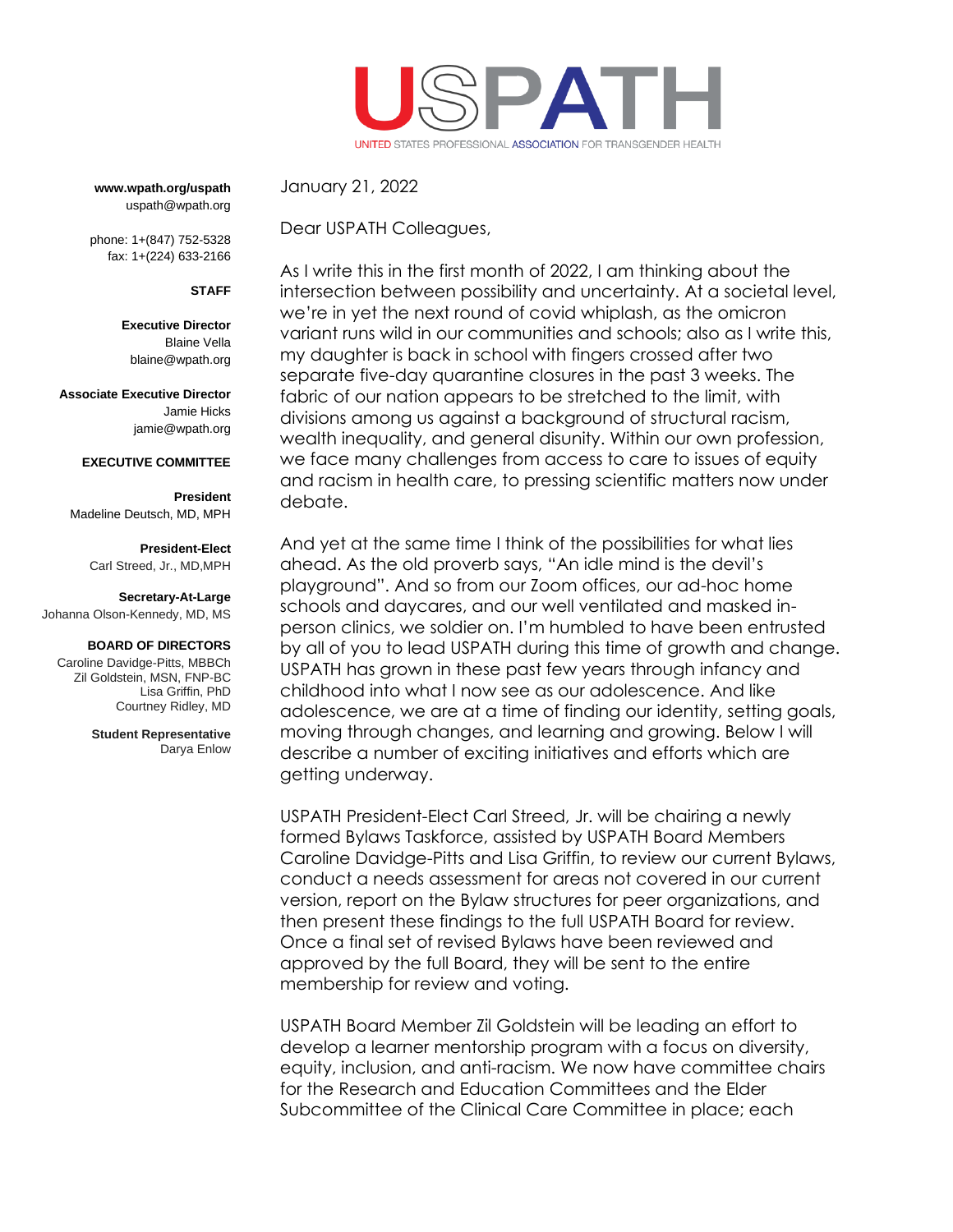

**www.wpath.org/uspath** uspath@wpath.org

phone: 1+(847) 752-5328 fax: 1+(224) 633-2166

**STAFF**

**Executive Director** Blaine Vella [blaine@wpath.org](mailto:blaine@wpath.org)

**Associate Executive Director** Jamie Hicks

jamie@wpath.org

# **EXECUTIVE COMMITTEE**

**President** Madeline Deutsch, MD, MPH

> **President-Elect** Carl Streed, Jr., MD,MPH

## **Secretary-At-Large**

Johanna Olson-Kennedy, MD, MS

### **BOARD OF DIRECTORS**

Caroline Davidge-Pitts, MBBCh Zil Goldstein, MSN, FNP-BC Lisa Griffin, PhD Courtney Ridley, MD

> **Student Representative** Darya Enlow

Chair will begin staffing their committees from the general USPATH membership, and work with the USPATH Board to ensure alignment with the organization's mission and vision. We are now also in the process of creating a taskforce to explore quality assurance and improvement in the arena of TGD youth, and another to explore key considerations in the approach to individuals with a history of gender transition who now seek reversal of some or all of these interventions; I will serve as the administrative Chair for both of these task forces, which will be comprised of leading experts in the field.

We are undergoing some restructuring of the USPATH Board of Directors. We thank Dr. Erica Anderson for her work with the organization; Dr. Anderson has chosen to step down from the Past-President role to focus on other pursuits, and we wish her the best. We have also taken a closer look at the Secretary/Treasurer role, and will be restructuring that position as part of the upcoming Bylaws revision. At present, please be on the lookout for two atlarge Board Member positions, for which elections will soon be held.

As you may already know, prior to these elections, we will be following the lead of WPATH and convening a USPATH Election Nominating Committee which will assist the Board in evaluating nominations for Board positions. These 3 advisors will be elected by the USPATH membership, as part of our efforts to keep USPATH elections transparent and open, while still ensuring that those who do run are well qualified to do so.

The call for candidates for this USPATH Election Nominating Committee has been reopened until January 31, 2022 at 11:59pm ET, and we strongly encourage people from all specialties with a USPATH membership for at least 3 years (paid dues in 2019, 2020, 2021 and renewed for 2022) to run for these critical roles. Click here to apply. I served as a member of the WPATH Nominating Committee in the most recent WPATH election cycle, and found it to be a satisfying and rewarding process, as well as a way to become more involved with and understand the leadership structure of the organization. SInce we are still seeking applicants for the Nominating Committee, we have also decided to extend the deadline for USPATH Board Member-at-Large positions until January 31, 2022 at 11:59pm ET.

With the exception of our hard-working colleagues at Veritas who run the day-to-day operations of USPATH, we are an entirely volunteer organization. The USPATH Board is a governance body;